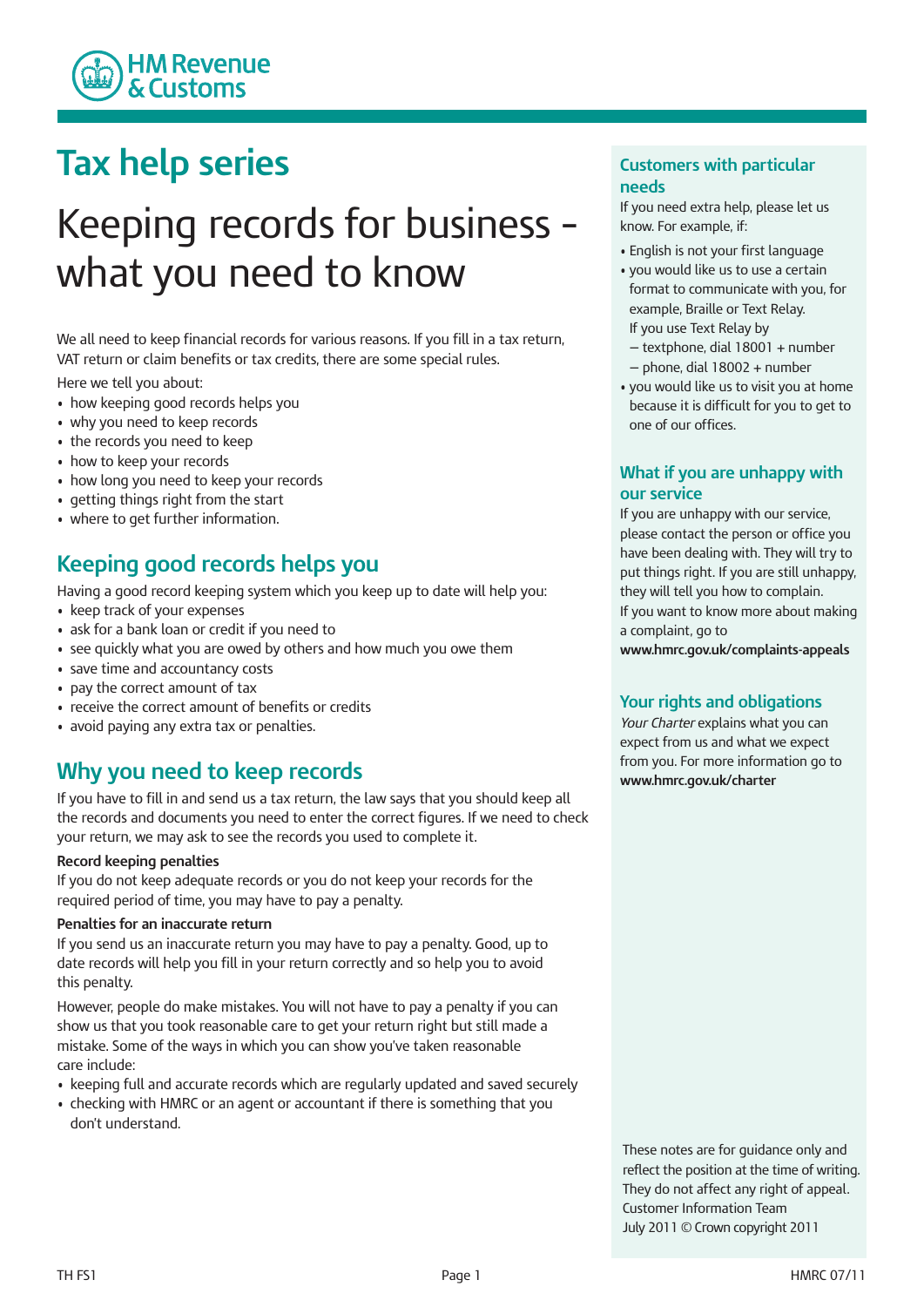## **The records you need to keep**

The sort of records you need to keep depends upon the type of tax you have to pay. To find out what records you should be keeping, use the interactive tool at **www.businesslink.gov.uk/recordkeepingcheck**

At the end of this factsheet there are tables which give examples of the most common records.

## **How to keep your records**

The law does not say how you must keep your records. You must keep some original documents which show that tax has been deducted. An example is form P60 (end of year certificate for PAYE). We recommend that you keep all original documents you receive.

Most records can be kept electronically (on a computer or any storage device such as disk, CD, memory stick or microfilm) as long as the method you use:

- captures all the information on the document (front and back) and
- allows the information to be presented to us in a readable format, if we need to see it.

## **How long to keep your records**

As a general rule, you should keep your records for a minimum of six years. However, if you are:

- an employer, you need to keep Pay As You Earn (PAYE) records for 3 years (in addition to your current year)
- a contractor in the Construction Industry Scheme (CIS), you need to keep your CIS records for 3 years (in addition to your current year)
- keeping records to complete a personal (non business) tax return, you only need to keep them for 22 months from the end of the tax year to which they relate.

If you need to keep records for other reasons, for example the Companies' Act requires limited companies to keep specific records and you also use those records for tax purposes, you need to be aware that there may be different time limits for retaining them. Be careful not to destroy any records you also use for tax purposes too soon.

## **Right from the start**

It is especially important if you are starting a new business that you get a proper record keeping system in place from the beginning.

For information about setting up in business, including a video about record keeping, go to **www.businesslink.gov.uk/taxhelp**

For a guide to help you to set up a record keeping system, go to **www.businesslink.gov.uk/startrecordkeeping**

To find out what records you need to keep, go to **www.businesslink.gov.uk/recordkeepingcheck**

Go to our website for a list of records that you need to keep

**Benefits and expenses www.hmrc.gov.uk/paye/exb/ [overview/recordkeeping.htm](www.hmrc.gov.uk/paye/exb/overview/recordkeeping.htm)**

#### **Capital Gains Tax**

**[www.hmrc.gov.uk/cgt/intro/](www.hmrc.gov.uk/uk/cgt/intro/recordkeeping.htm) record-keeping.htm**

**Construction Industry Scheme (CIS) [www.hmrc.gov.uk/cis/returns/](www.hmrc.gov.uk/cis/returns/returns-records.htm) returns-records.htm**

#### **Corporation Tax**

**[www.hmrc.gov.uk/ct/managing/](www.hmrc.gov.uk/ct/managing/record-keeping.htm) record-keeping.htm**

#### **Money Laundering Regulations**

**[www.hmrc.gov.uk/mlr/problems](www.hmrc.gov.uk/mlr/problems-checks/visits.htm)checks/visits.htm**

#### **Partnerships**

**[www.hmrc.gov.uk/sa/rec-keep-part](www.hmrc.gov.uk/sa/rec-keep-part-partners.htm)partners.htm**

#### **PAYE**

**[www.hmrc.gov.uk/paye/payroll/](www.hmrc.gov.uk/paye/payroll/day-to-day/records.htm) day-to-day/records.htm**

**Self assessment – individuals and directors [www.hmrc.gov.uk/sa/record-](www.hmrc.gov.uk/sa/record-keeping.htm)**

**keeping.htm**

#### **Self-employed**

**www.hmrc.gov.uk/sa/ [rec-keep-self-emp.htm](www.hmrc.gov.uk/sa/rec-keep-self-emp.htm)**

#### **Trustees**

**[www.hmrc.gov.uk/trusts/trustee/](www.hmrc.gov.uk/trusts/trustee/record-keeping.htm) record-keeping.htm**

#### **VAT**

**[www.hmrc.gov.uk/vat/managing/](www.hmrc.gov.uk/vat/managing/returns-accounts/accounts.htm) returns-accounts/accounts.htm**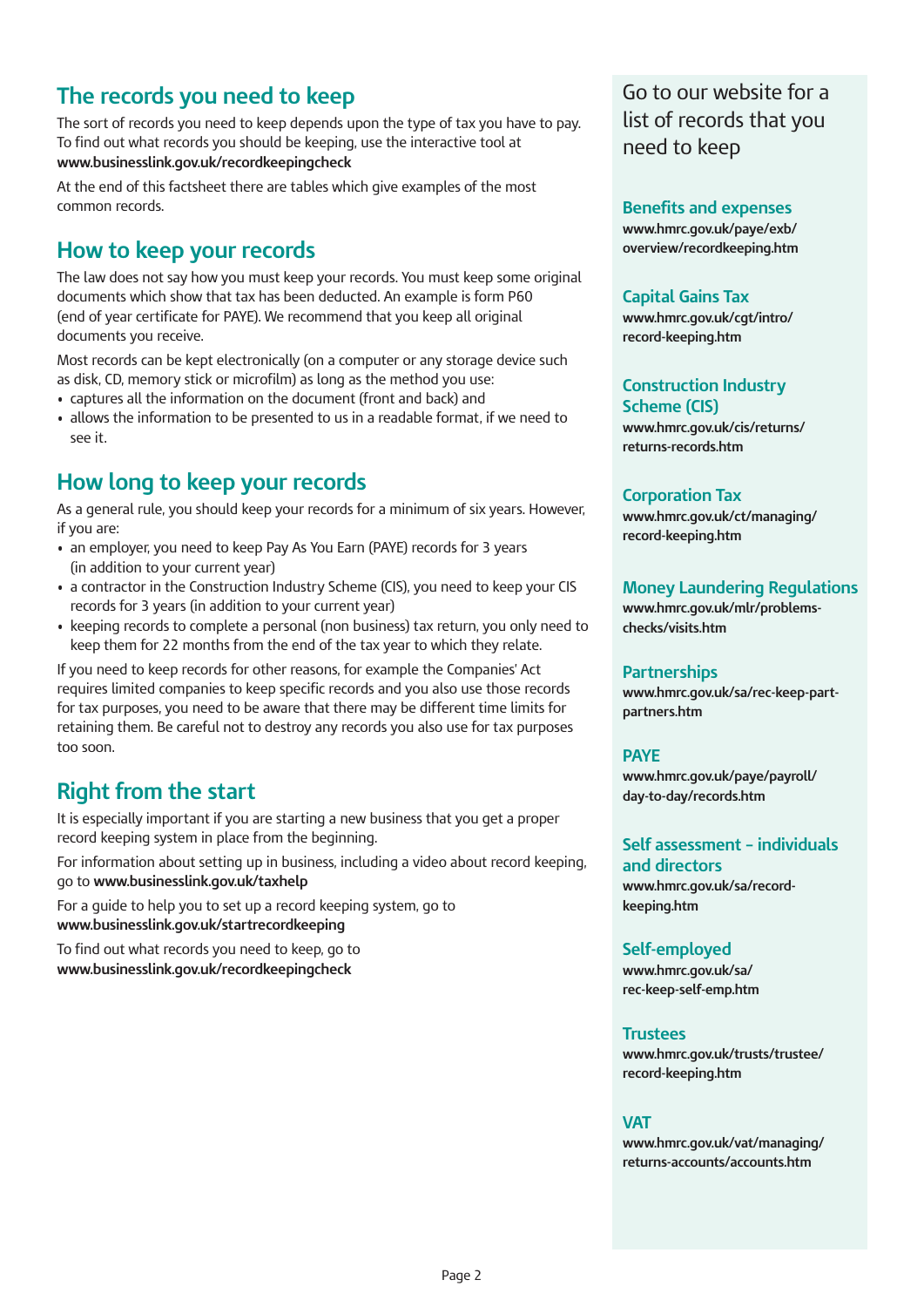## **The records that you need to keep and further advice**

The records you need to keep will depend on the size and complexity of your business and the different taxes that you have to pay, collect or charge. These tables show the most commonly required records and documents. If the law **requires** you to keep specific records, this is highlighted in the table below.

For more detailed information, please refer to the HMRC website addresses for specific taxes listed in the right hand column, or go to 'A general guide to keeping records for your tax return' at **www.hmrc.gov.uk/sa/rk-bk1.pdf**

| Self-employed and partnerships                                                                                                                                                                                                                               |                                                                                                                |                                                                                                                                                  |  |  |
|--------------------------------------------------------------------------------------------------------------------------------------------------------------------------------------------------------------------------------------------------------------|----------------------------------------------------------------------------------------------------------------|--------------------------------------------------------------------------------------------------------------------------------------------------|--|--|
| Form or record                                                                                                                                                                                                                                               | <b>Why</b>                                                                                                     | <b>Further information</b>                                                                                                                       |  |  |
| A record of all sales and takings,<br>including cash receipts.<br>For example<br>• till rolls<br>· sales invoices<br>• bank statements<br>• paying-in slips<br>• accounting records.                                                                         | Allows you to quickly see what you are<br>owed and accurately work out your<br>total income.                   | Self-employed: go to<br>www.hmrc.gov.uk/sa/<br>rec-keep-self-emp.htm<br>Partnerships: go to<br>www.hmrc.gov.uk/sa/<br>rec-keep-part-partners.htm |  |  |
| A record of all purchases and<br>expenses, including cash purchases.<br>For example:<br>• receipts<br>· purchase invoices<br>• bank and credit card statements<br>• cheque book stubs<br>• motoring expenses and mileage<br>records<br>• accounting records. | Allows you to quickly see what you<br>have spent, how much you owe and<br>what you can claim for tax purposes. | Phone Self Assessment Helpline<br>0845 900 0444                                                                                                  |  |  |
| Additional records if your business is VAT registered All these are required by law                                                                                                                                                                          |                                                                                                                |                                                                                                                                                  |  |  |

| • VAT account.<br>• VAT sales and purchase invoices.<br>• Import and export documentation,<br>for example, delivery notes. | This summary of your allowable VAT<br>inputs and outputs helps you<br>complete your VAT returns accurately. | VAT: go to<br>www.hmrc.gov.uk/vat/managing/<br>returns-accounts/accounts.htm<br>Phone VAT Helpline<br>0845 010 9000 |
|----------------------------------------------------------------------------------------------------------------------------|-------------------------------------------------------------------------------------------------------------|---------------------------------------------------------------------------------------------------------------------|
|----------------------------------------------------------------------------------------------------------------------------|-------------------------------------------------------------------------------------------------------------|---------------------------------------------------------------------------------------------------------------------|

#### Construction Industry Scheme (CIS) *All these are required by law*

| Form or record                                                                                                                                                               | <b>Why</b>                                                                                                                                | <b>Further information</b>                                                                                                              |
|------------------------------------------------------------------------------------------------------------------------------------------------------------------------------|-------------------------------------------------------------------------------------------------------------------------------------------|-----------------------------------------------------------------------------------------------------------------------------------------|
| Contractor<br>Details of all payments made to all<br>subcontractors for work done and<br>materials subcontractors have<br>purchased. For example,<br>subcontractor invoices. | To work out the right amount of CIS<br>deductions that you need to make<br>and pay.<br>To fill in your monthly CIS returns<br>accurately. | Construction Industry Scheme (CIS):<br>go to www.hmrc.gov.uk/cis/<br>returns/returns-records.htm<br>Phone CIS Helpline<br>0845 366 7899 |
| Subcontractor<br>Details of all payment and deduction<br>statements. For example, copies of<br>invoices issued and payment<br>statements received.                           |                                                                                                                                           |                                                                                                                                         |